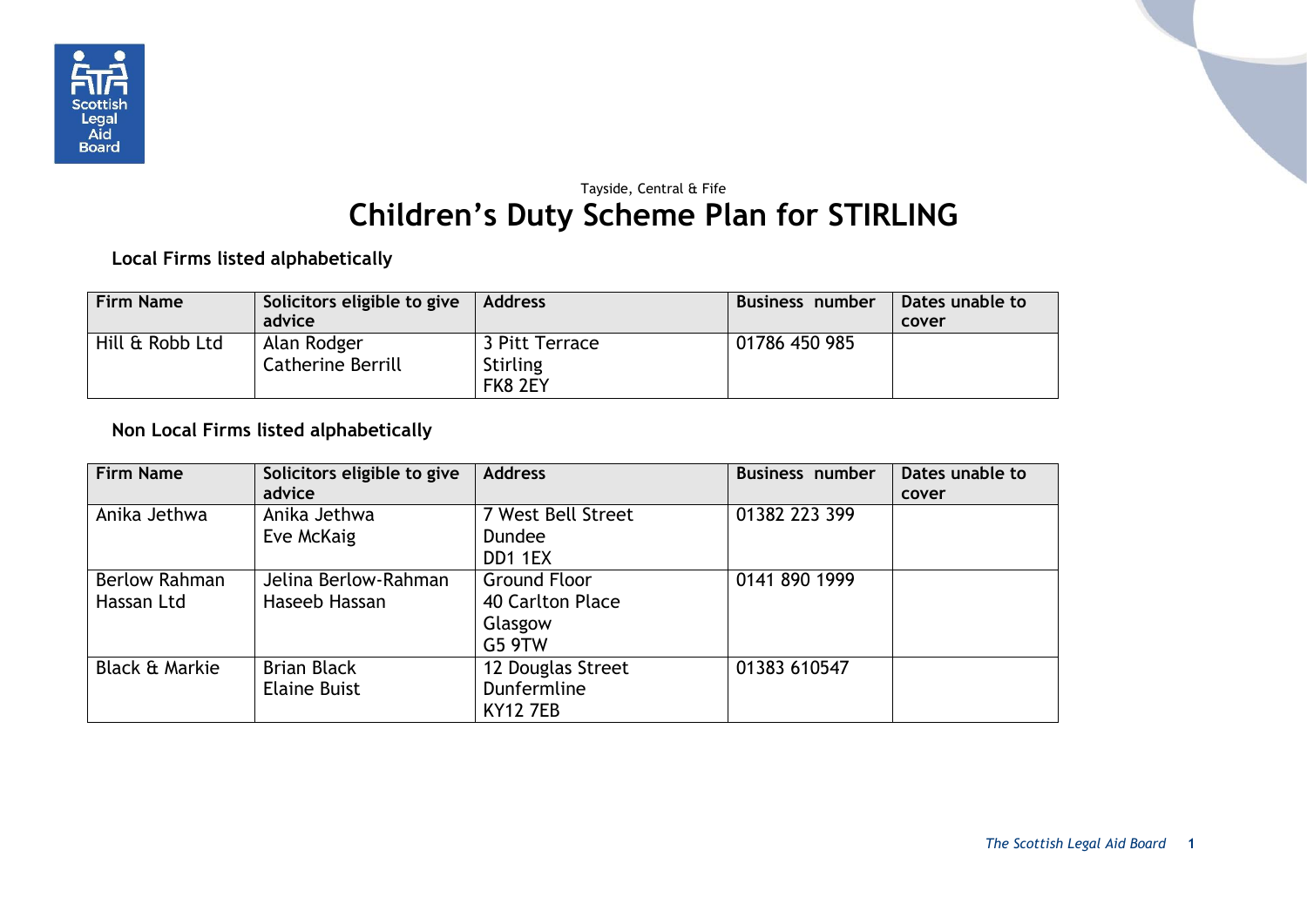| <b>Firm Name</b>     | Solicitors eligible to give   | <b>Address</b>       | <b>Business number</b> | Dates unable to |
|----------------------|-------------------------------|----------------------|------------------------|-----------------|
|                      | advice                        |                      |                        | cover           |
| Collins & Co         | <b>Simon Collins</b>          | 18 Cadzow Place      | 0131 661 3210          |                 |
| Defence Lawyers      | Peter Barr                    | Edinburgh            |                        |                 |
| Ltd                  | <b>Christopher MacFarlane</b> | EH7 5SN              |                        |                 |
|                      | <b>Claire Veitch</b>          |                      |                        |                 |
|                      | Sandy Raeburn                 |                      |                        |                 |
| Corrigan Law         | Sinead Corrigan               | 489 Dumbarton Road   | 07763 704 253          |                 |
|                      |                               | Glasgow              |                        |                 |
|                      |                               | G11 6SL              |                        |                 |
| David Kinloch &      | Gayle Middleton               | 149 High Street      | 0141 336 3000          |                 |
| Co                   | David Kinloch                 | Glasgow G1 1PY       |                        |                 |
| Duncan &             | Douglas McConnell             | <b>First Floor</b>   | 01382 225823           |                 |
| <b>McConnell</b>     | Lisa Campbell                 | 6 Panmure Street     |                        |                 |
|                      |                               | Dundee               |                        |                 |
|                      |                               | DD1 2BW              |                        |                 |
| Fleming & Reid       | Michael Gallen                | 180 Hope Street      | 0141 331 1144          |                 |
| <b>Solicitors</b>    | <b>Brian Cooney</b>           | Glasgow              |                        |                 |
|                      |                               | <b>G2 2UE</b>        |                        |                 |
| FT & DC Wallace      | <b>David Ritchie</b>          | Forth House          | 01333 423 804          |                 |
|                      |                               | <b>Forth Street</b>  |                        |                 |
|                      |                               | Leven                |                        |                 |
|                      |                               | KY8 4PW              |                        |                 |
| Harding & Co         | Craig Dewar                   | 79 Saltmarket        | 0141 552 8880          |                 |
|                      | <b>Matthew Harding</b>        | Glasgow              |                        |                 |
| Ian C McCarthy       | lan McCarthy                  | 905 Shettleston Road | 0141 763 1366          |                 |
| Solicitors           | Jacqueline White              | Glasgow              |                        |                 |
|                      | Gaynor Kelly                  | <b>G32 7NU</b>       |                        |                 |
| <b>Jonathon Paul</b> | Jonathon Paul                 | 102 Main Street      | 01389 756785           |                 |
| <b>Solicitors</b>    |                               | Alexandria G83 0PD   |                        |                 |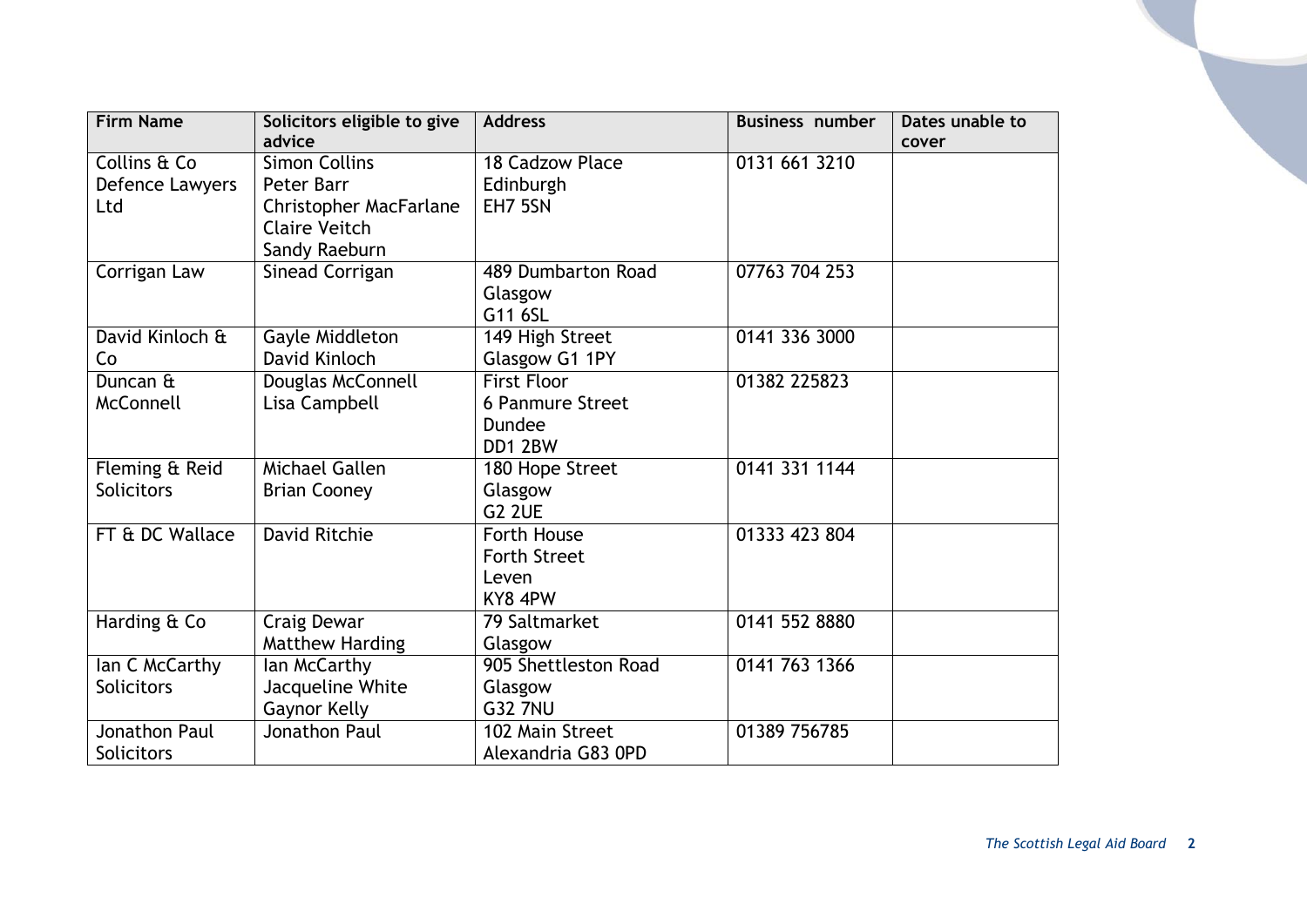| <b>Firm Name</b>                            | Solicitors eligible to give<br>advice                                         | <b>Address</b>                                                           | <b>Business number</b> | Dates unable to<br>cover |
|---------------------------------------------|-------------------------------------------------------------------------------|--------------------------------------------------------------------------|------------------------|--------------------------|
| Joseph G Boyd &<br>Co Court Lawyers         | Joseph Boyd                                                                   | 41-43 Bread Street<br>Edinburgh                                          | 07746 767 776          |                          |
|                                             |                                                                               | EH3 9AH                                                                  |                        |                          |
| L Kerr Solicitors                           | Lauren Kerr                                                                   | 97-99 Glasgow Road<br><b>Dumbarton</b>                                   | 0739 374 6024          |                          |
| <b>LKW Solicitors</b>                       | Khalda Wali                                                                   | 414 Cathcart Road                                                        | 07944 562 909          |                          |
| Ltd                                         | Zahra Bhatti<br>Sofia Liaquat                                                 | Glasgow<br>G42 7BZ                                                       |                        |                          |
| McBride Kondol &<br>Co                      | Leon Kondol                                                                   | 35 Glenmore Avenue<br>Glasgow<br><b>G42 OEH</b>                          | 0141 647 6400          |                          |
| <b>McIntosh McCann</b>                      | Lorna McCann                                                                  | 486 Dumbarton Road<br>Glasgow<br>G11 6SL                                 | 0141 212 2222          |                          |
| Moir & Sweeney                              | lan Moir<br>Paul Sweeney<br>Douglas McAllister                                | <b>46 Carlton Place</b><br>Glasgow<br>G5 9TW                             | 0141 429 2724          |                          |
| Neil Kilcoyne &<br>Co                       | Neil Kilcoyne<br>Jennifer Harkin                                              | 345 Victoria Road<br>Glasgow<br>G42 7SA                                  | 0141 433 2700          |                          |
| <b>Newford Law</b><br><b>Solicitors</b>     | John McBride                                                                  | 101 Eaglesham Road<br>Glasgow                                            | 0141 644 1792          |                          |
| O'Donnell & Co                              | Gerald O'Donnell                                                              | <b>79 Kinfauns Drive</b><br>Glasgow<br>G15 7TG                           | 0141 944 1441          |                          |
| <b>Ormistons Law</b><br><b>Practice Ltd</b> | <b>Trevor Ormiston</b><br><b>Alison Laing</b><br><b>Sherylanne McGuinness</b> | Suite 5, Unit 3, Lomond<br><b>Business Park</b><br>Glenrothes<br>KY6 2PJ | 01592 774 441          |                          |